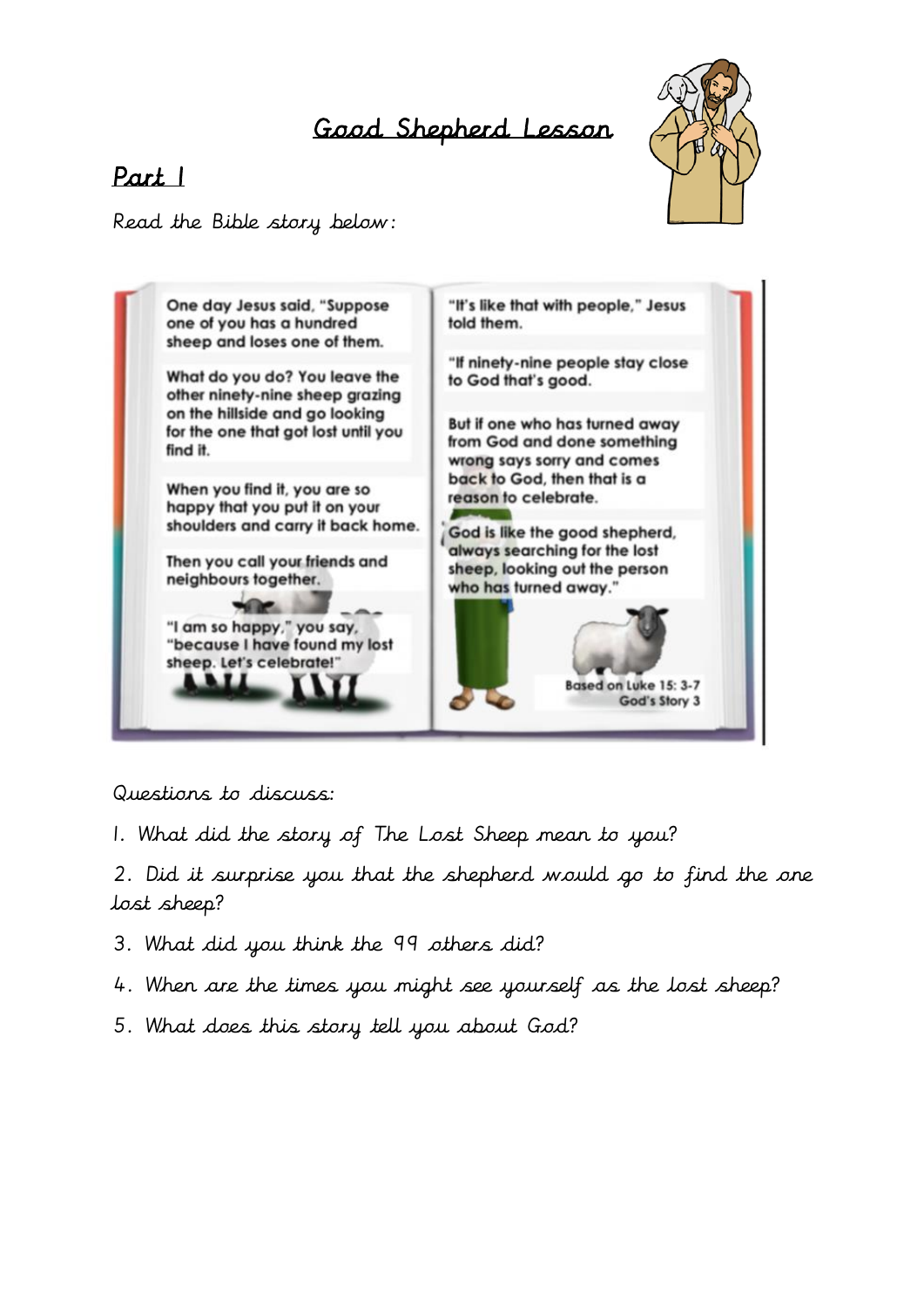## Part 2

Ask someone in your family to read this reflection to you while you close eyes. You can play the sounds on the following link if you would like.<https://www.youtube.com/watch?v=HvXzq8RoptA>

#### Reflection

Imagine you are a lost sheep.

You ignored the shepherd and left the flock to get the good grass, just over the hill.

You are on a dangerous mountain and you do not know how to get back to the flock.

You hear the shepherd calling them.

You are frightened of leaving your hiding place as you know you did wrong by wandering away from the flock.

The shepherd calls again and reassures you that no matter what you have done he wants you to be safe.

You rush back to the shepherd.

You allow yourself to be led home.

You feel safe because you are back with the shepherd.

### Part 3

How would you finish the following this sentence? Why? From this parable, we find out that....

Why is this an important parable for Christians to understand?